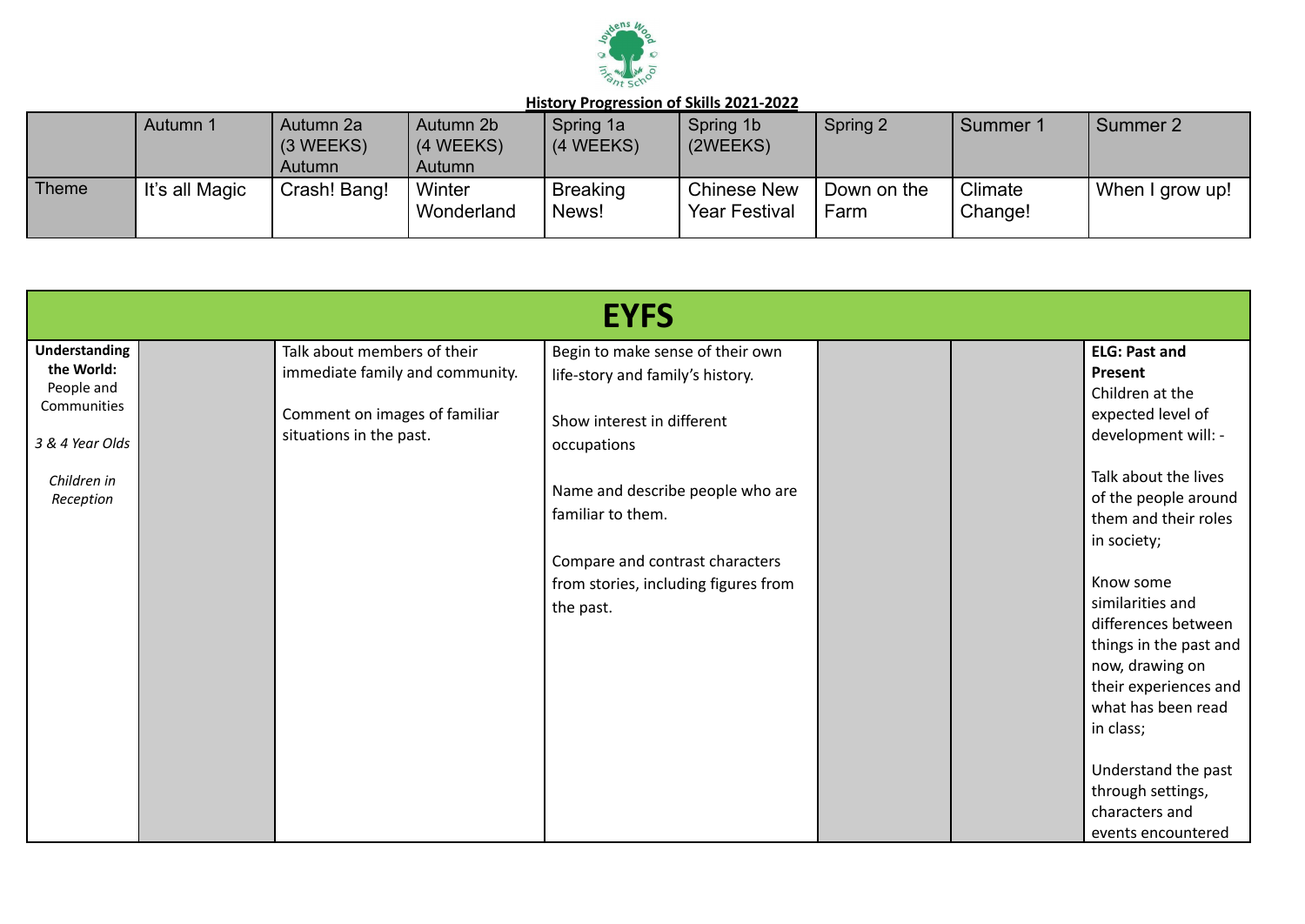

|       | Autumn 1       | Autumn 2a<br>(3 WEEKS)<br>Autumn | Autumn 2b<br>(4 WEEKS)<br>Autumn | Spring 1a<br>$(4 \, \text{WEEKS})$ | Spring 1b<br>(2WEEKS)                      | Spring 2            | Summer 1           | Summer 2        |
|-------|----------------|----------------------------------|----------------------------------|------------------------------------|--------------------------------------------|---------------------|--------------------|-----------------|
| Theme | It's all Magic | Crash! Bang!                     | Winter<br>Wonderland             | <b>Breaking</b><br>News!           | <b>Chinese New</b><br><b>Year Festival</b> | Down on the<br>Farm | Climate<br>Change! | When I grow up! |

|                                                                                                                                                                                                                                                          |  |  |  |  | in books read in class<br>and storytelling. |  |  |  |  |
|----------------------------------------------------------------------------------------------------------------------------------------------------------------------------------------------------------------------------------------------------------|--|--|--|--|---------------------------------------------|--|--|--|--|
| <b>Key Vocabulary</b>                                                                                                                                                                                                                                    |  |  |  |  |                                             |  |  |  |  |
| Family, event, lives, community, same, different, similar, compare, relationships, occupation, past, present, future, experiences, share, history, memories, objects,<br>routines, share, roles, old, older, oldest, new, newer, newest, timeline, order |  |  |  |  |                                             |  |  |  |  |

|                                                             | Year 1 |                                                                                                                                                                                                       |  |                                                                                                                                                                                                                                       |                                                                                                                                                                                          |  |  |                                                                                                                                                                                         |  |  |  |
|-------------------------------------------------------------|--------|-------------------------------------------------------------------------------------------------------------------------------------------------------------------------------------------------------|--|---------------------------------------------------------------------------------------------------------------------------------------------------------------------------------------------------------------------------------------|------------------------------------------------------------------------------------------------------------------------------------------------------------------------------------------|--|--|-----------------------------------------------------------------------------------------------------------------------------------------------------------------------------------------|--|--|--|
| Area of<br><b>History</b><br>Interpretations<br>of History  |        | Use stories to<br>encourage<br>children to<br>distinguish<br>between fact and<br>fiction<br>Key vocabulary:<br>homes, houses,<br>opinion, decade,<br>century, similar,<br>different, fact,<br>fiction |  | Recognise why<br>people did things,<br>why events<br>happened and<br>what happened as<br>a result<br>Key vocabulary:<br>old, new, past,<br>present, memory,<br>explorer, time,<br>artefact,<br>mechanical,<br>invention,<br>transport | Compare pictures<br>or photographs of<br>people or events in<br>the past<br>Key vocabulary:<br>tradition, similar,<br>different, compare,<br>opinion, older<br>generations,<br>equipment |  |  | Listen to adults tell<br>stories about the past<br>Key vocabulary: past,<br>year, decade, century,<br>history, events,<br>timeline, changes,<br>opinions, older<br>generation, memories |  |  |  |
| Area of<br><b>History</b><br>Chronological<br>Understanding |        | Match objects to<br>people of<br>different ages                                                                                                                                                       |  | Sequence events<br>and objects in<br>chronological<br>order                                                                                                                                                                           | Sequence 3 or 4<br>artefacts from<br>distinctly different<br>periods of time                                                                                                             |  |  | Sequence events in<br>their life<br>Key vocabulary:<br>human, life cycle, live,<br>changing, developing,                                                                                |  |  |  |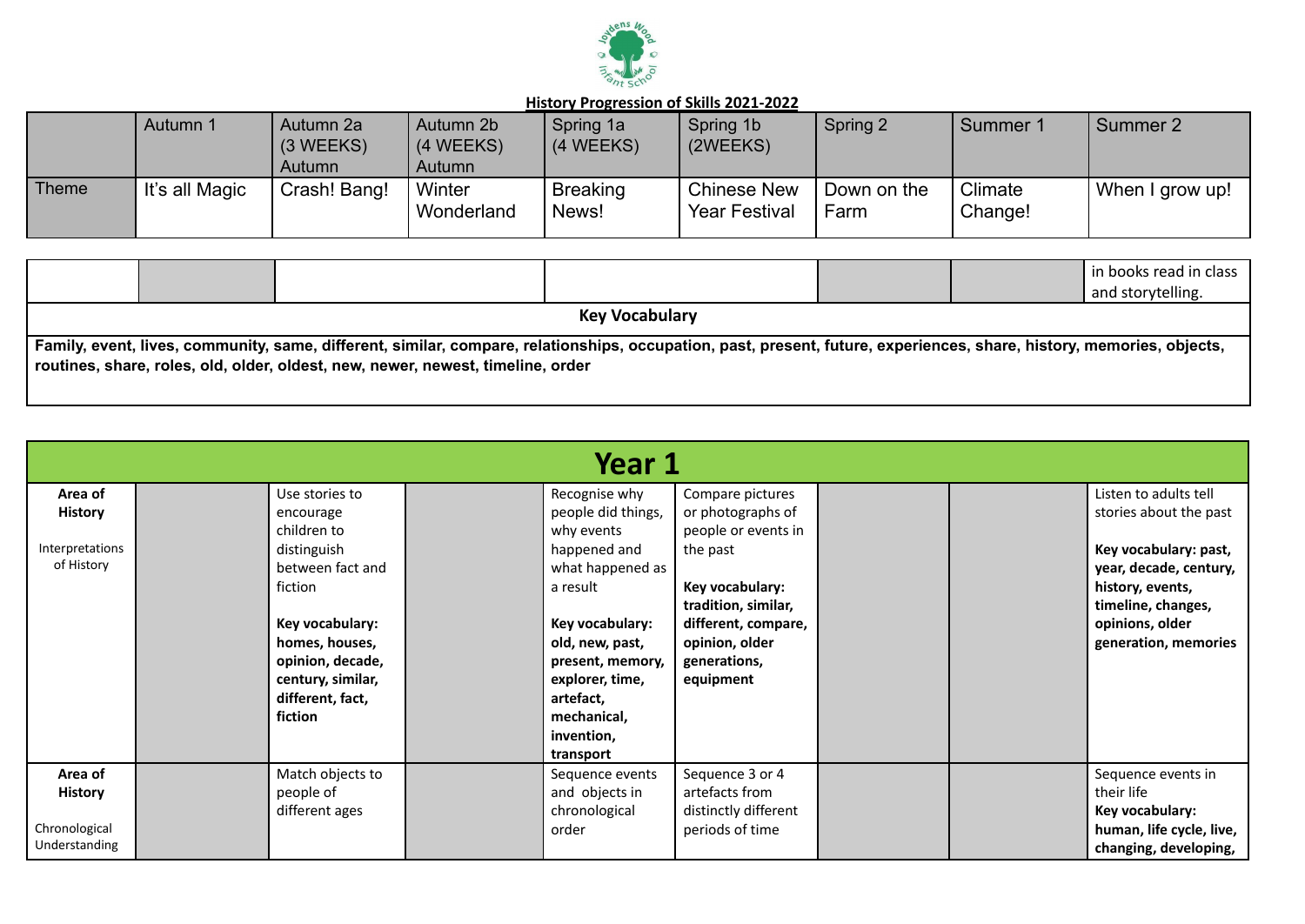

|              | Autumn 1       | Autumn 2a<br>(3 WEEKS)<br>Autumn | Autumn 2b<br>(4 WEEKS)<br>Autumn | Spring 1a<br>(4 WEEKS)   | Spring 1b<br>(2WEEKS)                      | Spring 2            | Summer 1           | Summer 2        |
|--------------|----------------|----------------------------------|----------------------------------|--------------------------|--------------------------------------------|---------------------|--------------------|-----------------|
| <b>Theme</b> | It's all Magic | Crash! Bang!                     | Winter<br>Wonderland             | <b>Breaking</b><br>News! | <b>Chinese New</b><br><b>Year Festival</b> | Down on the<br>Farm | Climate<br>Change! | When I grow up! |

|                                                          | Be exposed to<br>historical<br>vocabulary<br>Key vocabulary:<br>September, 1666,<br>London, fire, fire<br>brigade, fire hook,<br>leather bucket,<br>key events, began,<br>ended, baker,<br><b>Pudding Lane,</b><br><b>Thomas Farrinor,</b><br>King Charles II,<br><b>Samuel Pepys,</b><br>Christopher Wren,<br>diary, destroyed,<br>memorial,<br>artefact | Key vocabulary:<br>ancient, year,<br>decade, century,<br>timeline, date<br>order, long ago,<br>next, then, finally,<br>before, after                                                                                   | Key vocabulary:<br>China, tradition,<br>festival,<br>celebration,<br>compare,<br>comparison, same,<br>similar, different,<br>next, then, finally,<br>before, after                                                                  |  | baby, child, adult,<br>past, present, future,<br>era, century, decade,<br>living memory, older<br>generation                                                     |
|----------------------------------------------------------|-----------------------------------------------------------------------------------------------------------------------------------------------------------------------------------------------------------------------------------------------------------------------------------------------------------------------------------------------------------|------------------------------------------------------------------------------------------------------------------------------------------------------------------------------------------------------------------------|-------------------------------------------------------------------------------------------------------------------------------------------------------------------------------------------------------------------------------------|--|------------------------------------------------------------------------------------------------------------------------------------------------------------------|
| Area of<br><b>History</b><br>Historical<br>investigation | To begin to<br>answers to simple<br>questions about<br>the past from a<br>source of<br>information<br>Key vocabulary:<br>artefact, fire<br>brigade, compare,<br>house, buildings,<br>changed,<br>materials, wood,                                                                                                                                         | To use a range of<br>sources to find<br>the answer to<br>simple questions<br>e.g. artefacts.<br>Key vocabulary:<br>artefact,<br>research, fact,<br>non-fiction,<br>fiction,<br>memories,<br>photographs,<br>newspaper, | Children should<br>begin to use ICT to<br>research and<br>explore historical<br>concepts with<br>supervision<br>Key vocabulary:<br>research, fact,<br>non-fiction, fiction,<br>memories,<br>photographs,<br>newspaper,<br>websites, |  | Ask more complex<br>questions about the<br>past relevant to the<br>topic<br>Key vocabulary:<br>What? When?<br>Where? How? Why?<br>Evidence, expert,<br>knowledge |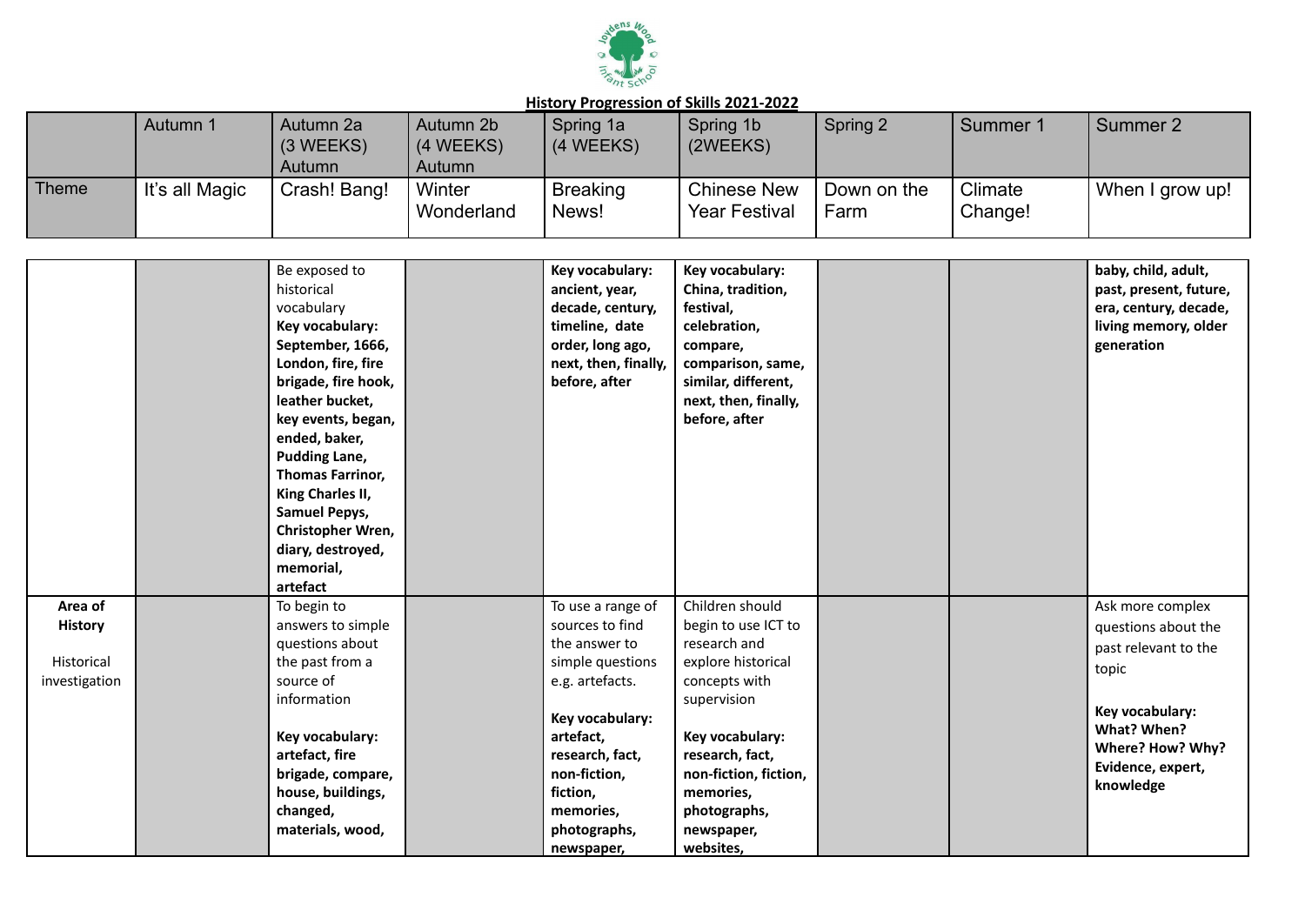

|              | Autumn 1       | Autumn 2a<br>(3 WEEKS)<br>Autumn | Autumn 2b<br>(4 WEEKS)<br>Autumn | Spring 1a<br>(4 WEEKS)   | Spring 1b<br>(2WEEKS)                      | Spring 2            | Summer 1           | Summer 2        |
|--------------|----------------|----------------------------------|----------------------------------|--------------------------|--------------------------------------------|---------------------|--------------------|-----------------|
| <b>Theme</b> | It's all Magic | Crash! Bang!                     | Winter<br>Wonderland             | <b>Breaking</b><br>News! | <b>Chinese New</b><br><b>Year Festival</b> | Down on the<br>Farm | Climate<br>Change! | When I grow up! |

|                | brick, safety,                        | websites,         | investigate,       |  |                       |
|----------------|---------------------------------------|-------------------|--------------------|--|-----------------------|
|                | modern                                | investigate       | historian          |  |                       |
| Area of        | To know and                           | Use historical    | Explore why people |  | Recognise the         |
| <b>History</b> | recount stories                       | vocabulary in     | did things, why    |  | difference between    |
|                | about the past                        | context           | events happened    |  | past and present in   |
| Knowledge      |                                       |                   | and what           |  | their own and others' |
| and            | Begin to                              | Recognise         | happened as a      |  | lives                 |
| Understanding  | understand and                        | differences about | result             |  |                       |
| of Events,     | use historical                        | things past and   |                    |  | Key vocabulary: era,  |
| People and     | vocabulary                            | present.          |                    |  | compare, describe,    |
| Changes in the |                                       | Key vocabulary:   | Key vocabulary:    |  | similar, same,        |
| Past           | To understand how                     | Columbus,         | Tradition, past,   |  | difference, different |
|                | the lives of                          | pioneer,          | present, future,   |  |                       |
|                | significant                           | historian, old,   | memory, travel,    |  |                       |
|                | individuals have<br>contributed to an | new, past,        | explore. impact    |  |                       |
|                | event in the past.                    | present, memory,  |                    |  |                       |
|                |                                       | explorer, time,   |                    |  |                       |
|                | Key vocabulary:                       | artefact,         |                    |  |                       |
|                | chronological                         | mechanical,       |                    |  |                       |
|                | order, timeline,                      | invention,        |                    |  |                       |
|                | Guy Fawkes, plot,                     | transport,        |                    |  |                       |
|                | paliement, past,                      | modern.           |                    |  |                       |
|                | event, change,                        |                   |                    |  |                       |
|                | decade, century,                      |                   |                    |  |                       |
|                | date order,                           |                   |                    |  |                       |
|                | before, after, long                   |                   |                    |  |                       |
|                | ago,                                  |                   |                    |  |                       |
|                |                                       |                   |                    |  |                       |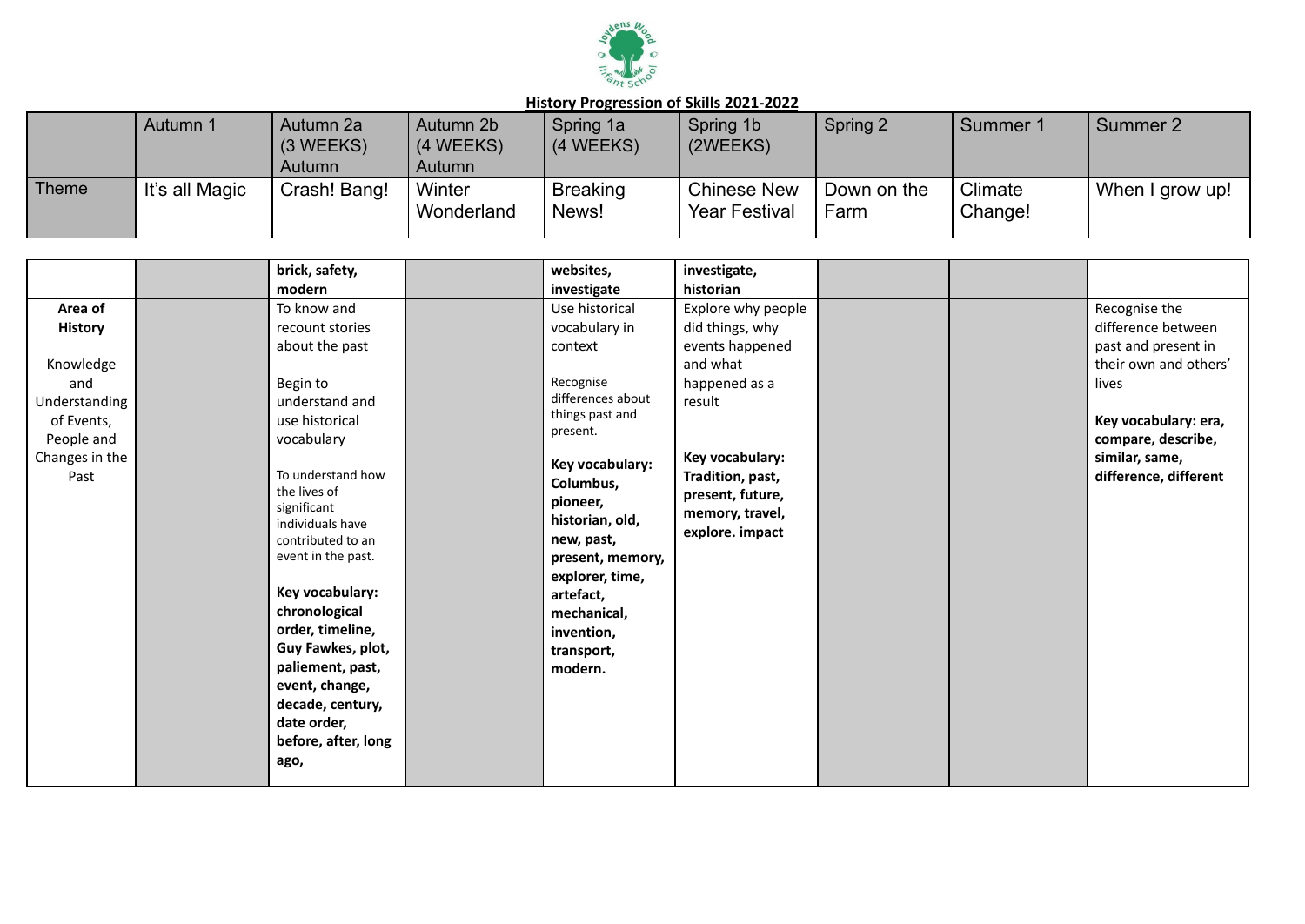

|       | Autumn 1       | Autumn 2a<br>(3 WEEKS)<br>Autumn | Autumn 2b<br>(4 WEEKS)<br>Autumn | Spring 1a<br>$(4 \, \text{WEEKS})$ | Spring 1b<br>(2WEEKS)                      | Spring 2            | Summer 1           | Summer 2        |
|-------|----------------|----------------------------------|----------------------------------|------------------------------------|--------------------------------------------|---------------------|--------------------|-----------------|
| Theme | It's all Magic | Crash! Bang!                     | Winter<br>Wonderland             | <b>Breaking</b><br>News!           | <b>Chinese New</b><br><b>Year Festival</b> | Down on the<br>Farm | Climate<br>Change! | When I grow up! |

|                           | Complete another present, organise and communicate their knowledge through. |
|---------------------------|-----------------------------------------------------------------------------|
| Area of<br><b>History</b> | Discussions where children are able to recall historical information        |
|                           | <b>Drawings</b><br>$\sim$                                                   |
|                           | Drama and role play                                                         |
| Organisation<br>and       | Making models<br>$\sim$                                                     |
| communication             | Writing<br>$\sim$                                                           |
|                           | ICT<br>$\sim$                                                               |
|                           | Outdoor learning<br>$\sim$                                                  |
|                           |                                                                             |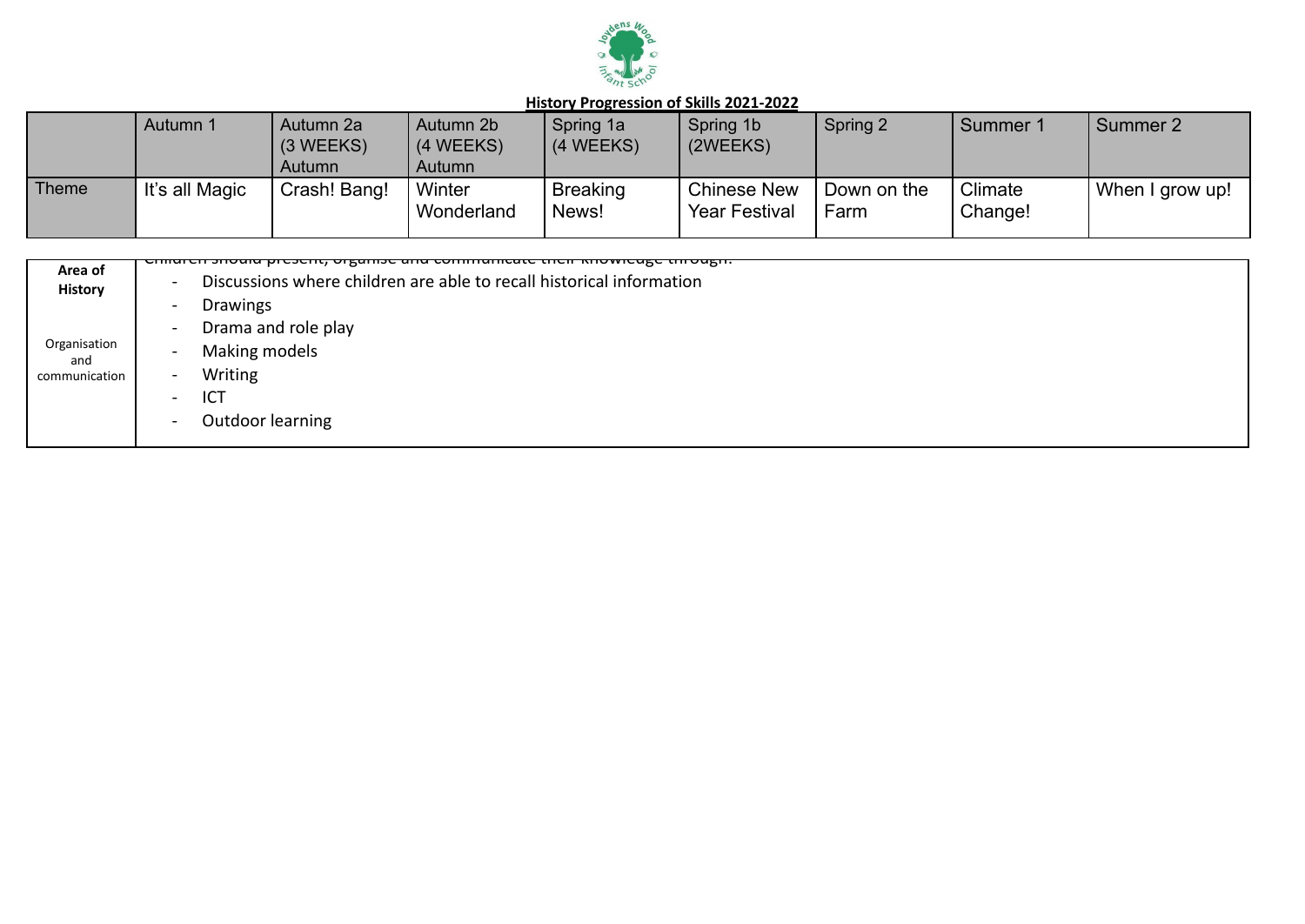

|       | Autumn 1       | Autumn 2a<br>$(3 \, \text{WEEKS})$<br>Autumn | Autumn 2b<br>(4 WEEKS)<br>Autumn | Spring 1a<br>(4 WEEKS)   | Spring 1b<br>(2WEEKS)                      | Spring 2            | Summer 1           | Summer 2        |
|-------|----------------|----------------------------------------------|----------------------------------|--------------------------|--------------------------------------------|---------------------|--------------------|-----------------|
| Theme | It's all Magic | Crash! Bang!                                 | Winter<br>Wonderland             | <b>Breaking</b><br>News! | <b>Chinese New</b><br><b>Year Festival</b> | Down on the<br>Farm | Climate<br>Change! | When I grow up! |

|                                                            | Year 2 |                                                                                                                                                                                                                                                                           |  |                                                                                                                                                                                                                                                                       |                                                                                                                                                                                                   |  |  |                                                                                                                                                                                                                                                                                                                                                                                  |  |  |
|------------------------------------------------------------|--------|---------------------------------------------------------------------------------------------------------------------------------------------------------------------------------------------------------------------------------------------------------------------------|--|-----------------------------------------------------------------------------------------------------------------------------------------------------------------------------------------------------------------------------------------------------------------------|---------------------------------------------------------------------------------------------------------------------------------------------------------------------------------------------------|--|--|----------------------------------------------------------------------------------------------------------------------------------------------------------------------------------------------------------------------------------------------------------------------------------------------------------------------------------------------------------------------------------|--|--|
| Area of<br><b>History</b><br>Interpretations<br>of History |        | Compare pictures<br>or photographs of<br>people or events<br>in the past<br>Compare different<br>sources - different<br>versions of the<br>same story<br>Key vocabulary:<br>evidence,<br>research, fact,<br>fiction, opinion,<br>evidence,<br>compare, same,<br>different |  | Compare two<br>versions of a past<br>event<br>Look at<br>representations of<br>the period $-$<br>museums,<br>cartoons etc<br>Key vocabulary:<br>evidence,<br>research, fact,<br>fiction, reliable,<br>opinion, memory,<br>evidence,<br>historian, expert,<br>artefact | Recognise why<br>people did things,<br>why events<br>happened and<br>what happened as<br>a result<br>Key vocabulary:<br>inventions.<br>generation, impact,<br>change, encounter,<br>cause, effect |  |  | Compare pictures or<br>photographs of people<br>or events in the past<br>and identify different<br>ways to represent the<br>past<br>Recognise why people<br>did things, why events<br>happened and what<br>happened as a result<br>Key vocabulary:<br>21st century, 19th<br>century, Victorian,<br>factory, materials,<br>plastic, popular,<br>simple mechanical,<br>inventions, |  |  |
|                                                            |        |                                                                                                                                                                                                                                                                           |  |                                                                                                                                                                                                                                                                       |                                                                                                                                                                                                   |  |  | generation, impact,<br>change, cause, effect                                                                                                                                                                                                                                                                                                                                     |  |  |
| Area of<br><b>History</b><br>Chronological                 |        | Sequence<br>artefacts closer<br>together in time<br>sequence events                                                                                                                                                                                                       |  | Begin to place the<br>time studied on a<br>timeline                                                                                                                                                                                                                   | Describe memories<br>of key events in<br>their lives and the<br>lives of others                                                                                                                   |  |  | Sequence photos etc<br>from different periods<br>of their life                                                                                                                                                                                                                                                                                                                   |  |  |
| Understanding                                              |        | Key vocabulary:                                                                                                                                                                                                                                                           |  | Key vocabulary:<br>chronological<br>order, era,                                                                                                                                                                                                                       | Key vocabulary:<br>tradition, similar,                                                                                                                                                            |  |  | Key vocabulary:<br>chronological order,<br>era, period, century,                                                                                                                                                                                                                                                                                                                 |  |  |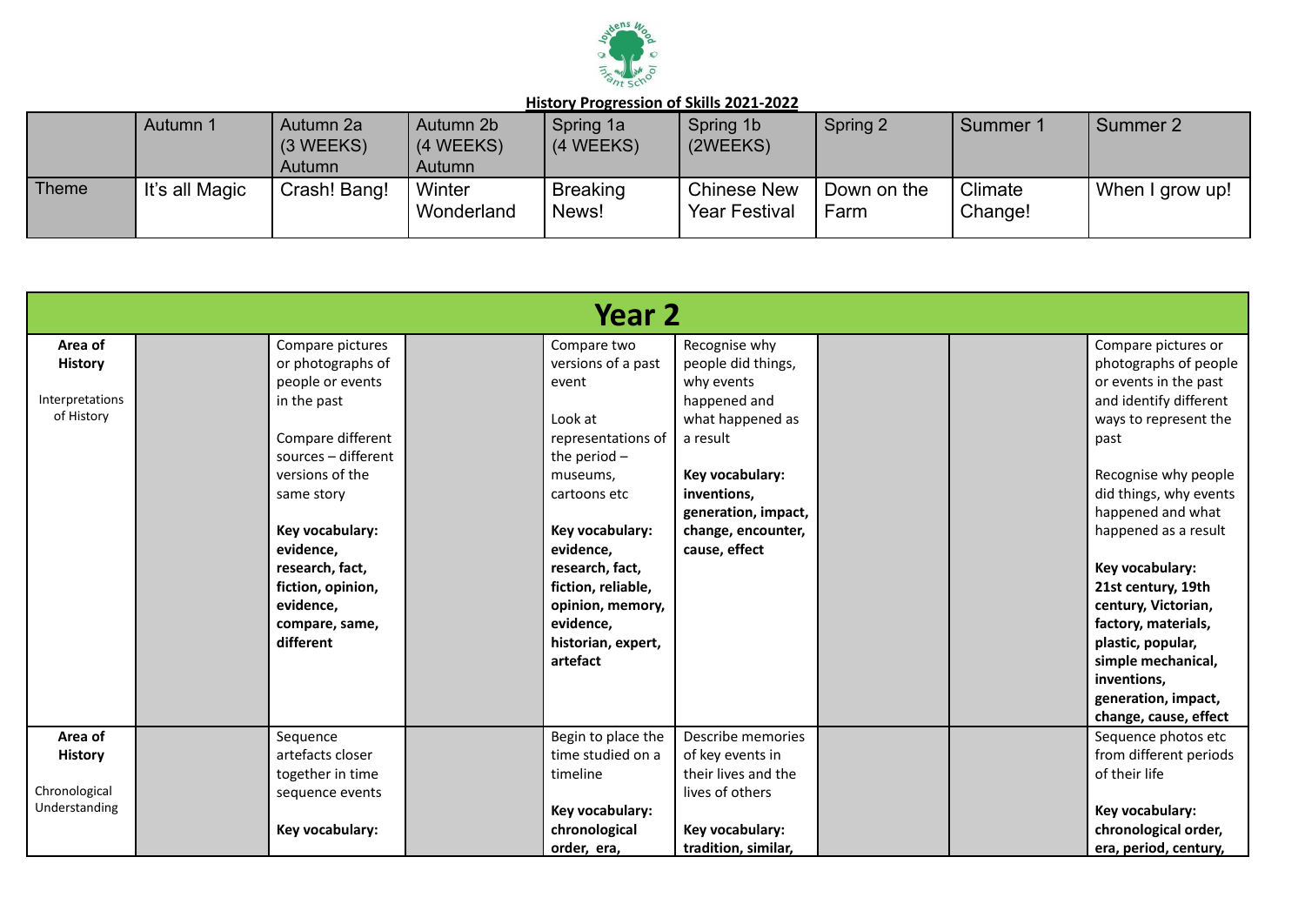

|       | Autumn 1       | Autumn 2a<br>(3 WEEKS)<br>Autumn | Autumn 2b<br>(4 WEEKS)<br>Autumn | Spring 1a<br>$(4 \, \text{WEEKS})$ | Spring 1b<br>(2WEEKS)                      | Spring 2            | Summer 1           | Summer 2        |
|-------|----------------|----------------------------------|----------------------------------|------------------------------------|--------------------------------------------|---------------------|--------------------|-----------------|
| Theme | It's all Magic | Crash! Bang!                     | Winter<br>Wonderland             | <b>Breaking</b><br>News!           | <b>Chinese New</b><br><b>Year Festival</b> | Down on the<br>Farm | Climate<br>Change! | When I grow up! |

|                                                                                            | chronological<br>order, era, period,<br>century, decade,<br>year, order                                                                           | period, century,<br>decade, year,<br>order, timeline,<br>sequence                                                                                                                                                                         | different, compare,<br>opinion, older<br>generations                                                                                                      |  | decade, year, order,<br>timeline, sequence,<br>generation, date<br>order, past, present,<br>future, old, older,<br>oldest, new, newer,<br>newest, ancestor,<br>recent,                                      |
|--------------------------------------------------------------------------------------------|---------------------------------------------------------------------------------------------------------------------------------------------------|-------------------------------------------------------------------------------------------------------------------------------------------------------------------------------------------------------------------------------------------|-----------------------------------------------------------------------------------------------------------------------------------------------------------|--|-------------------------------------------------------------------------------------------------------------------------------------------------------------------------------------------------------------|
| Area of<br>History<br><b>Historical</b><br>investigation                                   | Ask more complex<br>questions about<br>the past relevant<br>to the topic<br>Key vocabulary:<br>investigate,<br>research, experts,<br>historians   | Use sources to<br>answer questions<br>about the past on<br>the basis of<br>simple<br>observations<br>Key vocabulary:<br>investigate,<br>research, experts,<br>historians, letters,<br>newspapers,<br>websites,<br>artefacts,<br>detective | Observe small<br>$details -$<br>artefacts/pictures<br>Key vocabulary:<br>study, observe,<br>compare, contrast,<br>similar, evidence,<br>investigate       |  | Begin to use the<br>library/ non-fiction<br>texts and internet for<br>research<br>Key vocabulary:<br>research, investigate,<br>opinion, non-fiction,<br>facts, fiction,<br>evidence, experts,<br>historians |
| Area of<br><b>History</b><br>Knowledge<br>and<br>Understanding<br>of Events,<br>People and | Recognise why<br>people did things,<br>why events<br>happened and<br>what happened as<br>a result<br>Key vocabulary:<br><b>Guy Fawkes, Robert</b> | Use a source $-$<br>observe or handle<br>sources to answer<br>questions about<br>the past on the<br>basis of simple<br>observations.                                                                                                      | Find out about<br>everyday lives of<br>people in time<br>studied and begin<br>to compare with<br>our life today<br>Key vocabulary:<br>modern, historical, |  | Identify differences<br>between ways of life at<br>different times<br>Key vocabulary:<br>past, decade, history,<br>events, era, period,<br>timeline, changes,<br>artefacts, compare,                        |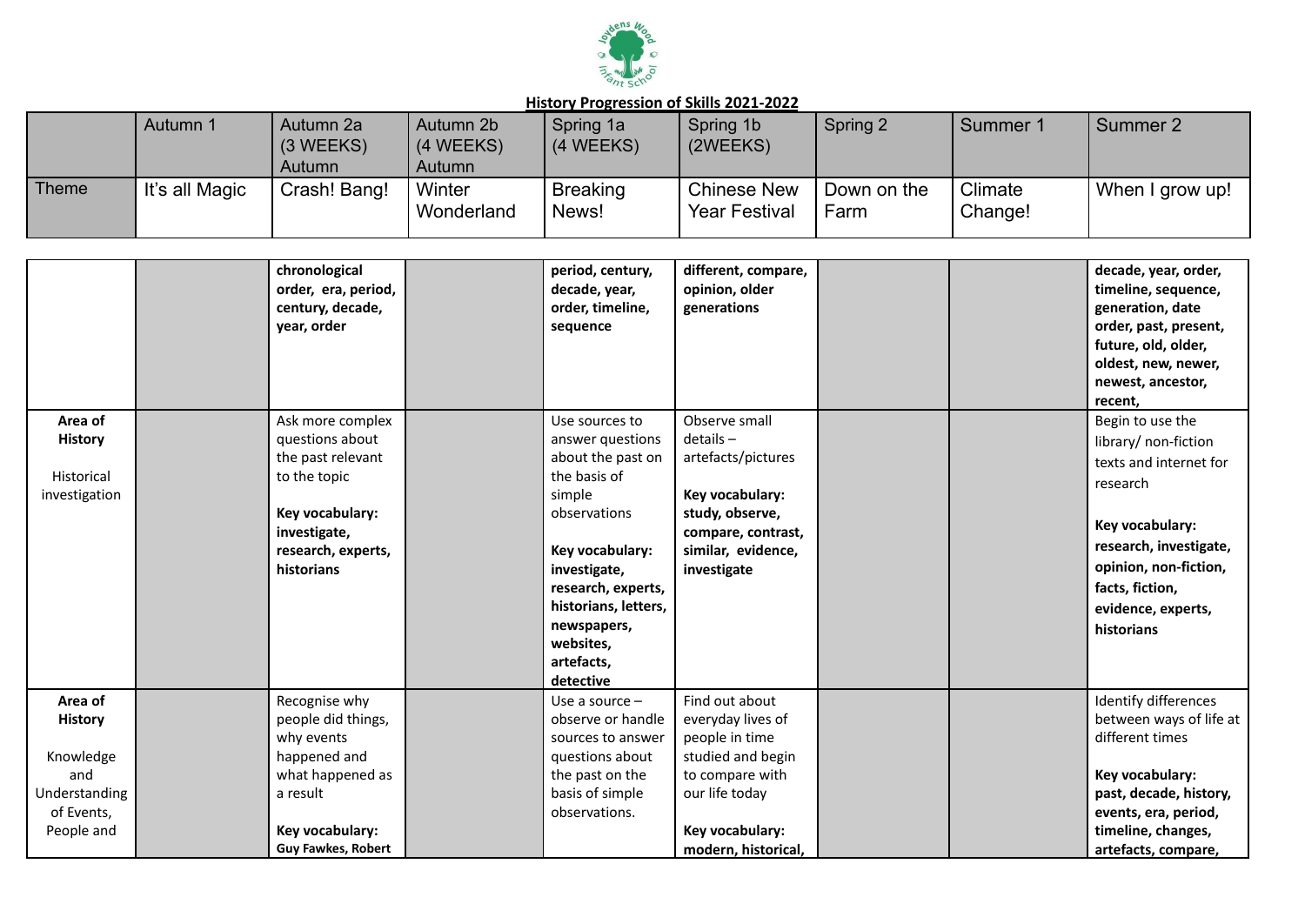

|       | Autumn 1       | Autumn 2a<br>(3 WEEKS)<br>Autumn | Autumn 2b<br>(4 WEEKS)<br>Autumn | Spring 1a<br>(4 WEEKS)   | Spring 1b<br>(2WEEKS)                      | Spring 2            | Summer 1           | Summer 2        |
|-------|----------------|----------------------------------|----------------------------------|--------------------------|--------------------------------------------|---------------------|--------------------|-----------------|
| Theme | It's all Magic | Crash! Bang!                     | Winter<br>Wonderland             | <b>Breaking</b><br>News! | <b>Chinese New</b><br><b>Year Festival</b> | Down on the<br>Farm | Climate<br>Change! | When I grow up! |

| Changes in the<br>Past                                            | Catesby, The<br>Gunpowder Plot,<br>London, member,<br>conspirators,<br><b>Houses of</b><br>Parliament,<br><b>Government, King</b><br>James I, Protestant,<br>Catholic, letter,<br>treason, traitor,<br>Tower of London,<br>bonfire night. war,<br>world, countries,<br>army, soldiers,<br>poppies,<br>remembrance | Key vocabulary:<br><b>Florence</b><br>Nightingale,<br>soldier, hospital,<br>lamp, Red Cross,<br>medal, Turkey,<br>Scutari, Crimean<br>War, charity,<br>injured, 'Lady of<br>the Lamp'.<br><b>Mary Seacole,</b><br>Jamaica,<br>Kingston, nurse,<br>ships, travelled,<br>survive, rescue,<br>danger,<br>innovative | generation, era,<br>compare, describe,<br>relate, different,<br>similar, memories,<br>impact, significant,<br>opinion |  | describe, similar,<br>same, difference,<br>different, influence,<br>impact, significant |
|-------------------------------------------------------------------|-------------------------------------------------------------------------------------------------------------------------------------------------------------------------------------------------------------------------------------------------------------------------------------------------------------------|------------------------------------------------------------------------------------------------------------------------------------------------------------------------------------------------------------------------------------------------------------------------------------------------------------------|-----------------------------------------------------------------------------------------------------------------------|--|-----------------------------------------------------------------------------------------|
| Area of<br><b>History</b><br>Organisation<br>and<br>communication | vocabulary<br><b>Drawings</b><br>Drama and role play<br>Making models<br><b>Writing</b><br>$\sim$<br>Debate<br>$\sim$<br>Form own opinions<br>$\sim$<br>Research                                                                                                                                                  | ouiu present, organise dnu communicate their inrowieuge through.<br>Discussions where children are able to recall historical information - they will begin to including some dates (or periods of time) and key                                                                                                  |                                                                                                                       |  |                                                                                         |